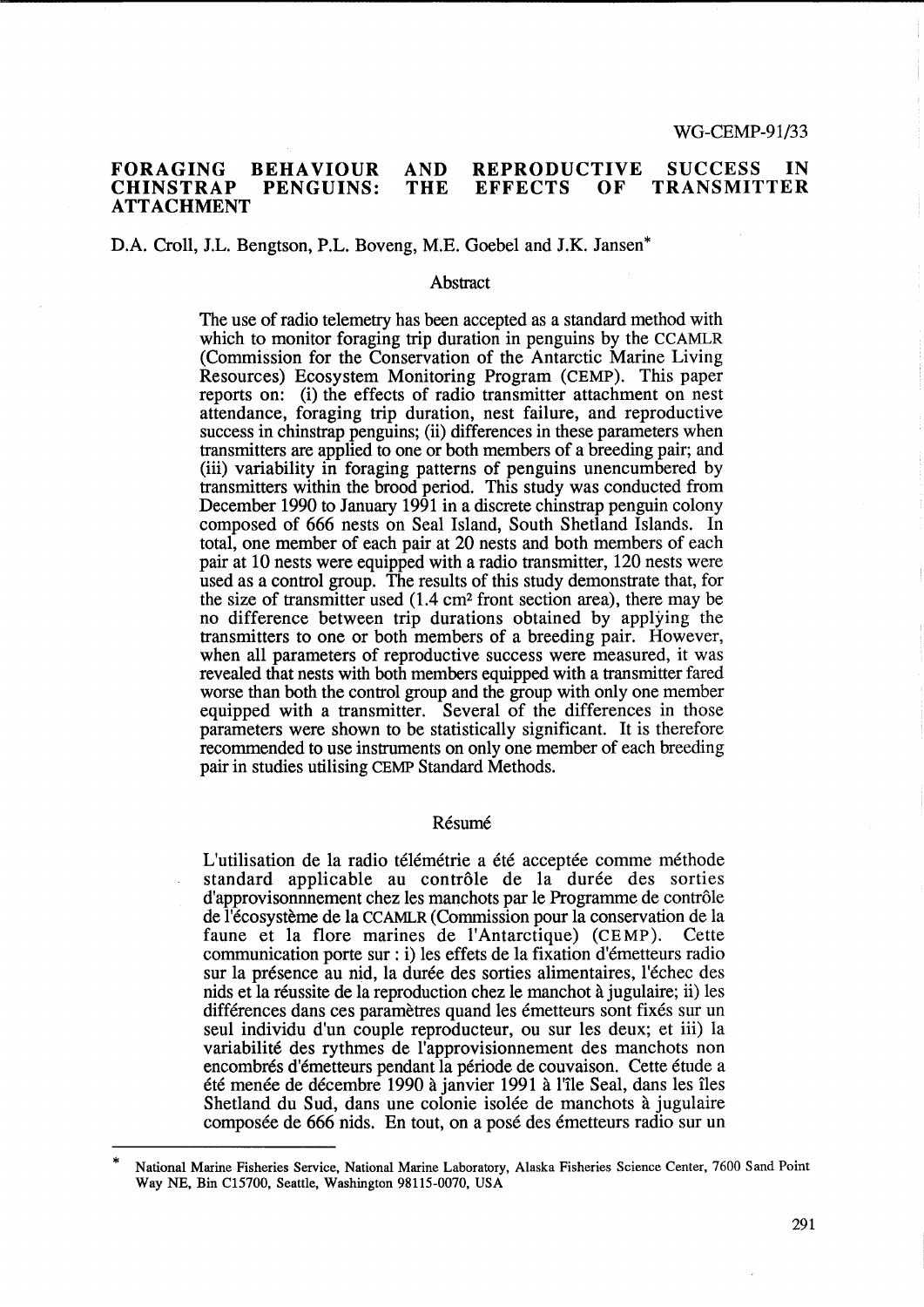seul membre par couple dans 20 nids, et sur les deux membres des couples de 10 nids: 120 nids ont constitué le groupe témoin. Les résultats de cette étude mettent en évidence le fait que, pour la taille de l'émetteur utilisé  $(1,4 \text{ cm}^2 \text{ de surface de la section de face}),$ l'application d'émetteurs sur l'un ou sur les deux membres d'un couple reproducteur ne semble pas causer de différence apparente dans la durée de leurs sorties. Cependant, quand tous les paramètres de la réussite de la reproduction ont été mesurés, il s'est révélé que les nids dont les deux partenaires étaient munis d'émetteurs n'obtenaient pas d'aussi bons résultats que ceux du groupe témoin ou ceux dont un seul partenaire portait un émetteur. Plusieurs des différences dans ces paramètres se montraient significatives sur le plan statistique. Il est de ce fait recommandé de n'utiliser d'instruments que sur un partenaire par couple reproducteur dans les études utilisant les méthodes standard du CEMP.

#### Резюме

В рамках программы АНТКОМ по мониторингу экосистемы  $(CEMP)$ . использование радиотелеметрии признано стандартным методом мониторинга продолжительности поиска пищи у пингвинов. Настоящая работа касается таких тем, как: (i) последствия прикрепления радиопередатчиков на пребывание у гнезда, продолжительность поиска пищи, неудачу кладки и репродуктивный успех пингвинов чинстрап, (ii) различия в этих параметрах, в случае прикрепления передатчиков к одному или к обоим членам родительской пары; (iii) разнообразие способов поиска пищи пингвинов, не стесненных передатчиками во время периода высиживания. Это исследование проводилось на острове Сил, Южные Шетландские о-ва, с декабря 1990 г. по январь 1991 г. в дискретной колонии пингвина чинстрап, состоящей из 666 гнезд. В общей сложности передатчики были прикреплены к одному из членов каждой пары в 20 гнездах и обоим членам каждой пары в 10 гнездах. 120 гнезд подвергались наблюдению в качестве контрольной группы. Результаты этого исследования показывают, что при данном размере использованного передатчика (площадь фронтального сечения 1.4 см<sup>2</sup>), различия между продолжительностью полученной поиска пищи,  $\bf{B}$ результате прикрепления передатчиков к одному или к членам родительской пары. может обоим  $\boldsymbol{\mathsf{M}}$ He существовать. Тем не менее, когда были подсчитаны все параметры репродуктивного успеха, было обнаружено, что в гнездах, в которых передатчики были прикреплены к обоим членам, результаты оказались хуже. чем  $\overline{\mathbf{R}}$ контрольной группе или группе, в которой передатчики были прикреплены только к одному из членов пары. В связи с тем, что некоторые различия в этих параметрах являются статистической точки зрения. важными  $_{\rm co}$  $\mathbf{R}$ исследованиях, использующих Стандарные методы СЕМР, инструменты рекомендуется использовать только на одном из членов каждой родительской пары.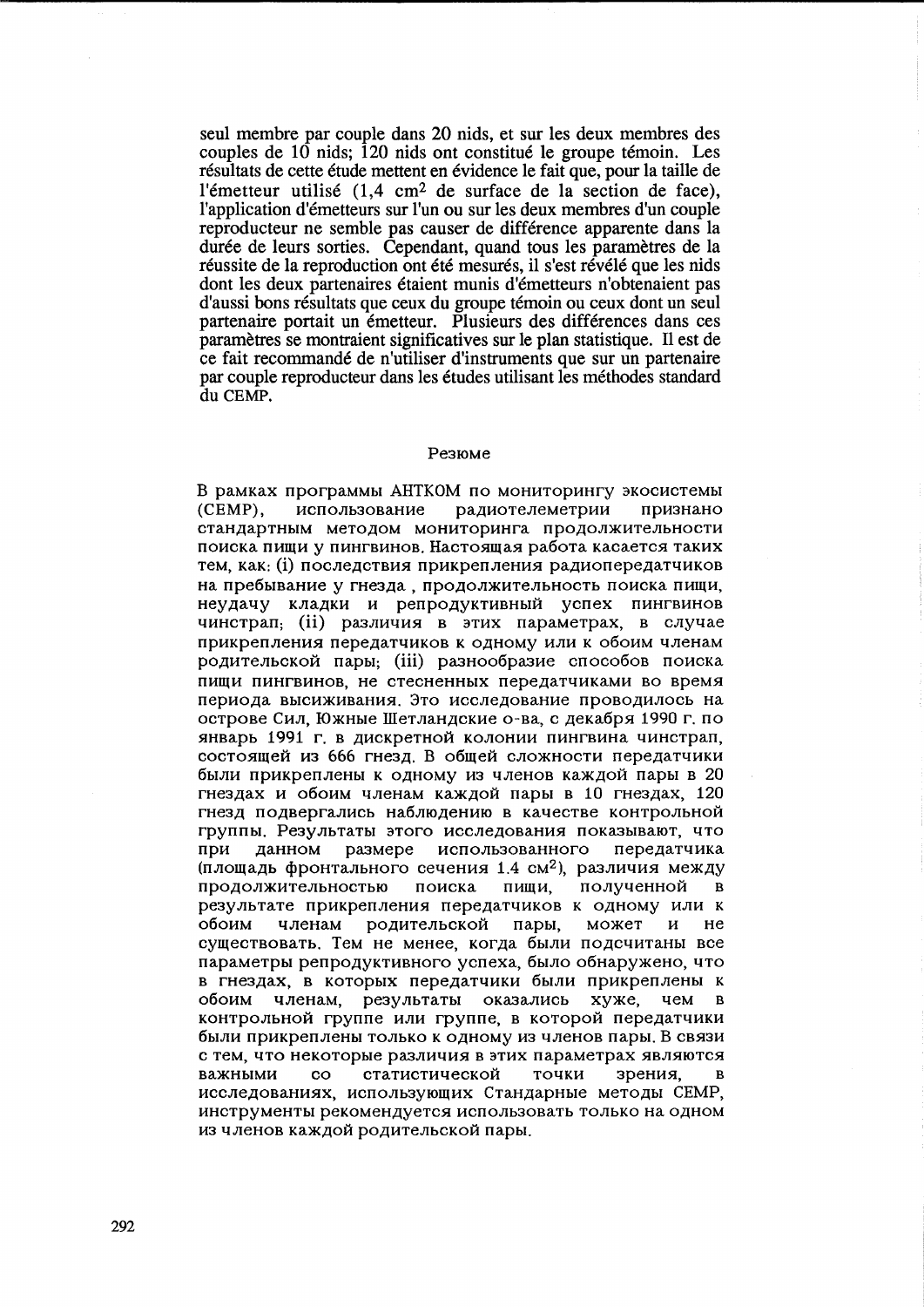#### Resumen

El Programa de Seguimiento del Ecosistema de la CCRVMA (CEMP) ha aceptado el uso de la radio telemetria coma un metodo estandar para el seguimiento de los viajes de alimentación de pingüinos. Este documento muestra los resultados de: (i) los efectos de los transmisores en la presencia en el nido, en la duración de los viajes de alimentación, en el fracaso de nidos, y en el exito de la reproducci6n de pingiiinos de barbijo; (ii) las diferencias entre estos parametros cuando se adosan transmisores a un miembro de la pareja reproductora y a ambos; y (iii) la variabilidad en los hábitos de alimentación de pingüinos libres de transmisores durante la epoca de cria. Este estudio se llev6 a cabo de diciembre 1990 a enero 1991 en una colonia discreta de pingiiinos de barbijo compuesta de 666 nidos, en la isla Foca, archipielago de las Shetlands del Sur. En un total de veinte nidos se marc6 a un miembro de la pareja y en 10 nidos se marcaron a ambos, se usaron 120 nidos coma grupo de control. Los resultados de este estudio demostraron que, para el porte de transmisor utilizado (1.4 cm2 corte frontal), no parece haber diferencia entre las duraciones de los viajes cuando un miembro de la pareja fue marcado y cuando ambos miembros de la pareja fueron marcados. Sin embargo, al medirse todos los parametros para determinar el exito de la reproducci6n, se vio que los nidos en que ambos miembros tenian transmisores corrieron menos suerte que los nidos del grupo de control 0 aquellos en que un s6lo miembro tenia transmisor. Muchas de las diferencias de esos parametros mostraron tener un peso estadistico. Se recomienda por 10 tanto usar instrumentos en un solo miembro de la pareja reproductora cuando se utilicen los metodos estandar del CEMP.

## 1. INTRODUCTION

The use of radio telemetry has permitted the measurement of behaviour in a manner not previously possible, often eliminating the need for long hours of vigil. It has been demonstrated, however, that attaching such devices to marine animals may significantly alter their behaviour, leading to biased parameter estimates (e.g., Wilson *et al.,* 1986; Wanless *et al.,*  1988; Wilson *et al.,* 1989). The attachment of devices may lead to changes in behaviour of the study animal through the effects of increased drag (Wilson *et al.,* 1986) or the discomfort of instrument package attachment (Wilson *et al.,* 1990). Croll, Osmek and Bengtson (in press) reported that attaching radio transmitters led to a significant increase in the duration of foraging trips of chinstrap penguins *(Pygoscelis antarctica).* It is important to understand the possible biases that may result from the use of animal-borne devices to collect behavioural information. Unfortunately, in many instances (e.g., diving behaviour), it is difficult to accurately assess the potential impact of the attached device because comparable dive data from non-instrumented animals are rarely available. However, some parameters, such as foraging trip duration and reproductive success, can be measured for birds with and without attached devices in order to assess instrument effects.

The use of radio transmitters has been accepted as a standard method with which to monitor foraging trip duration in penguins by the CCAMLR (Commission for the Conservation of Antarctic Marine Living Resources) Ecosystem Monitoring Program (CEMP) (SC-CAMLR, 1991). In accepting this method, it was acknowledged that biases may potentially result from the effects of transmitter attachment on foraging trip duration, and that differences in foraging patterns may result from the attachment of transmitters to one or both members of a breeding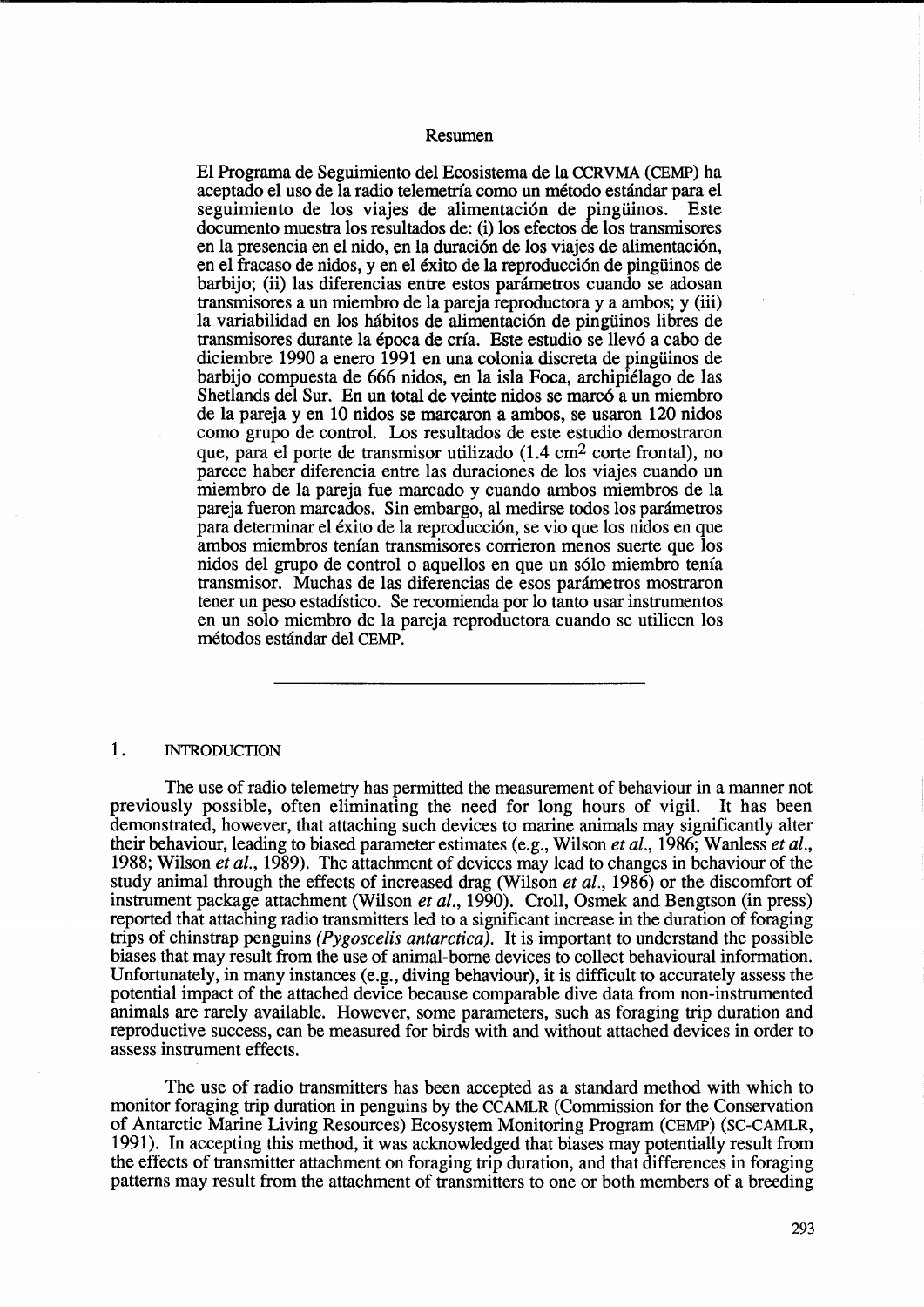pair. It was also noted that factors affecting variability in foraging trip duration should be examined to evaluate the utility of this method for monitoring ecosystem variability. This paper reports on: (i) the effects of radio transmitter attachment on nest attendance, foraging trip duration, nest failure, and reproductive success in chinstrap penguins; (ii) differences in these parameters when transmitters are applied to one or both members of a nest; and (iii) variability in foraging patterns of penguins unencumbered by transmitters within the brood period. The present study extends the study of Croll, Osmek and Bengtson (in press).

# 2. METHODS

A total of approximately 20 000 pairs of chinstrap penguins nest on Seal Island, South Shetland Islands, Antarctica  $(60^{\circ}59.2^{\circ}S, 55^{\circ}23.1^{\circ}W)$ . This study was conducted from December 1990 to January 1991 in a discrete chinstrap penguin colony composed of 666 nests (colony 25) on Seal Island.

The methods used in this study were similar to those used by Croll, Osmek and Bengtson (in press). Nests were individually identified by examining their relative location using Polaroid photographs (reference to trade name does not imply endorsement by the National Marine Fisheries Service, NOAA). Attendance patterns of adult penguins at those nests were followed during three observation periods: early-brooding (1800, 31 December 1990 to 2300,4 January 1991), mid-brooding (2200, 13 January 1991 to 2200, 15 January 1991), and late-brooding (2200, 25 January 1991 to 2200,27 January 1991). Three experimental groups were examined during each period:

No instrument group (control): 102 nests that were active (eggs and/or chicks present) at the beginning of the observation period were used as a control group. No transmitters were attached to adults in this group. One member of each pair was marked on the breast with a spot of nyanzol-D dye (a black, waterproof dye) while the bird was incubating its egg(s);

One adult with transmitter group: One member of each pair at 20 nests was equipped with a radio transmitter and marked with picric dye (a yellow, waterproof dye); and

Both adults with transmitter group: Both members of each pair at 10 nests were equipped with a radio transmitter. One member was marked with yellow picric dye, the other with black nyanzol-D dye.

Radio transmitters (1.35 cm diameter x 6.8 cm length, 20 g weight, 1.4 cm2 frontal cross sectional area, 28.5 cm whip antenna) were attached to the middle of the back using two cable ties and a small spot (approximately 3 g) of Devcon 5-minute epoxy to the contour feathers. The transmitters (Advanced Telemetry Systems, Model 2) were attached to the birds on 28 and 29 December.

A random sample of 50 nests was chosen from the 102 control nests prior to the first observation period for monitoring nest attendance patterns. Nest attendance patterns for the control and treatment birds were recorded from an observation blind located within 50 m of all study nests. During each observation period, nests in all three groups were visually checked every hour, and the individual in attendance was identified and recorded. It was noted whether both members of a pair were present, and if so, the identity of the adult brooding the chick was recorded.

The survival of chicks and nests in the control group was followed from 29 December 1990 until 30 January 1991 (12 nest-check dates) and in the treatment groups from 30 December 1990 until 30 January 1991 (eight nest-check dates). During each nest check, the number of eggs and/or chicks present in the nest was recorded. Nest failure dates were recorded as the first day that a nest was observed with no chicks. A failure date of 13 January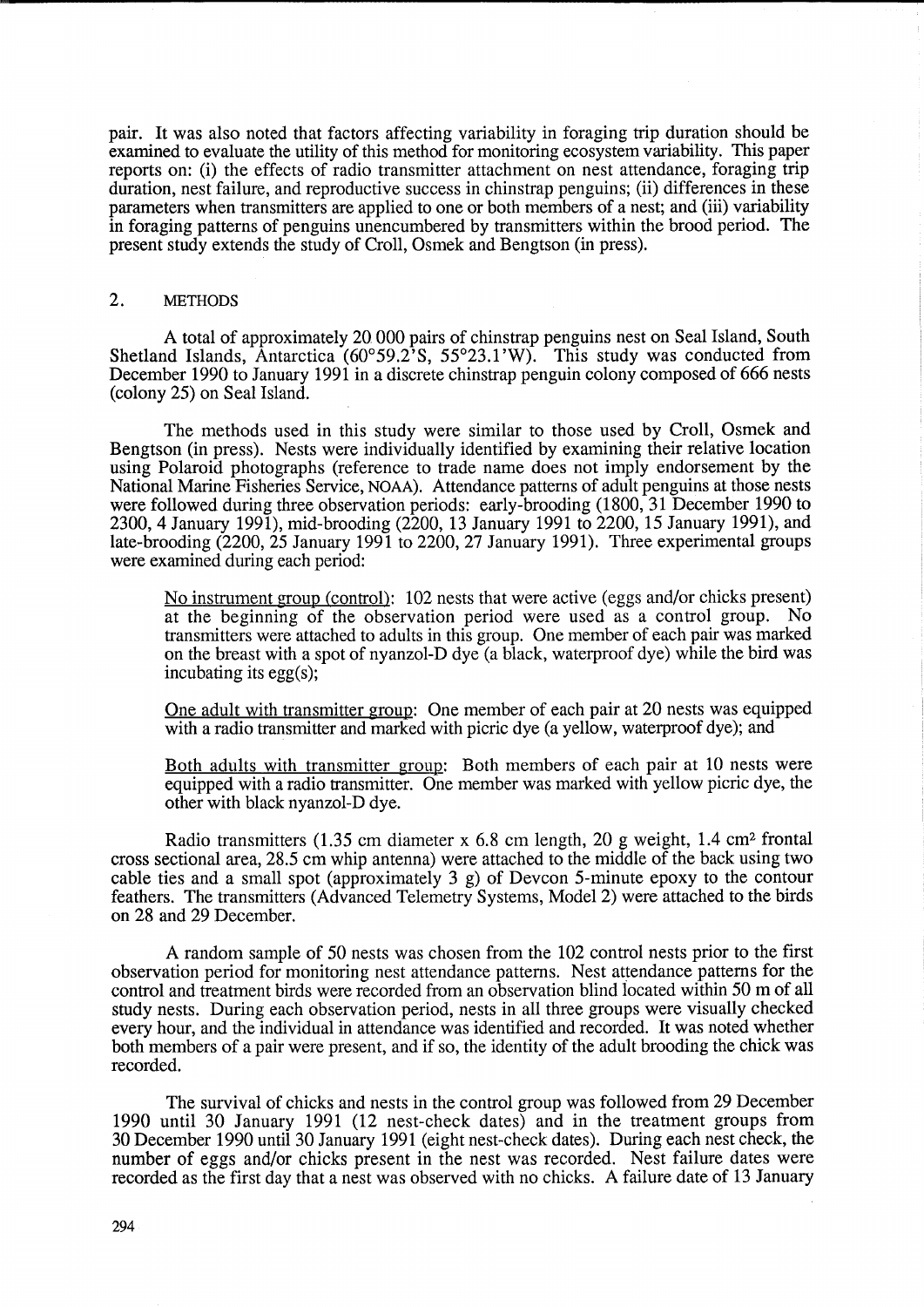(last date of first-chick hatching interval) was ascribed to four control nests that incubated but did not hatch eggs during the study. Chick survival was calculated for each of the three observation periods as the number of chicks present in nests on the last date of observations, divided by the number of chicks (and/or eggs) present in nests on the first date of observations. The number of chicks per active nest was calculated as the total number of chicks present divided by the number of nests in each group that contained chicks (*i.e.*, nests that failed were excluded) for the beginning and conclusion of observations. Nest failure rate was calculated as the number of nests which had failed by the end of observations divided by the number of nests active at the start of observations.

To compare durations of feeding trips, attendance visits, and overlap (both adults at the nest), the mean duration of each parameter was calculated for each individual. The mean and variance among these individuals were then calculated and used in comparisons among treatments and time periods. This method eliminated possible bias resulting from over-representation of individuals that make a large number of short duration trips, visits, or overlaps. The mean number of trips day<sup>-1</sup> was calculated for each nest, using the total number of trips for both members of the nest. Statistical tests were conducted using the SYSTAT statistical package. Times are given as hours in local time (UTC minus 3 hours).

# 3. RESULTS

The average foraging trip and visit durations of each treatment group during each observation period are shown in Table 1 and Figures 1 and 2. One-way analysis of variance tests performed within each period comparing the' groups demonstrated that neither the foraging trip durations nor visit durations of the treatment groups within each period were significantly different from the control group. Comparison of the foraging trip duration and visit duration of the control group by period showed that both trip and visit durations were significantly different among the three periods  $(ANOVA, P < 0.01, P < 0.01$  for durations of trips and visits, respectively). Multiple comparisons revealed that trip durations decreased significantly through the chick brooding period while visit durations during early-brooding were significantly longer than those during mid- and late-brooding, which in turn were not different. Comparison of the number of trips/nest/day between the three groups within each period revealed that there was no significant effect of transmitters (either on one or both members of the pair) (Figure 3). However, the numbers of trips/nest/day in the control nests were significantly different among the three observation periods (ANOVA,  $P < 0.01$ ). Multiple comparisons (Tukey HSD test) showed that fewer trips were made during the early brood period than both the mid- and late-brooding periods, which were not different. The mean durations of overlap (both members of pair at nest) (Figure 3) were also not significantly different among the three groups within each period. Comparison of the amount of overlap in the control group indicated significant differences among the early-, mid-, and late-brooding periods  $\text{(ANOVA, } P < 0.01)$ . Significantly more time was spent in overlap during the early-brooding period compared to the mid- and late-brooding periods (which were not different) (Tukey HSD test).

Results of treatment and control groups' reproductive success are shown in Table 2. Significantly fewer chicks survived the study period in both groups in which transmitters were attached (either one or both members of each pair) when compared with the control group (Chi-squared test,  $P < 0.05$  and  $P < 0.05$  in one adult and both adults equipped with transmitter groups, respectively). Examination of the number of chicks per active nest and the nest failure rate revealed that while the decrease in number of chicks per active nest was not different between control and treatments (Table 2), there were significant differences among the control and treatment groups in the rate of nest failures (Chi-squared test,  $P = 0.006$ ). Furthermore, a test for a gradient in proportions (Bartholomew, 1959a and 1959b; Fleiss, 1981) indicated that there was a significant increase in the proportions of nest failures as the number of transmitters per nest increased from zero, to one, to two  $(P < 0.005)$ .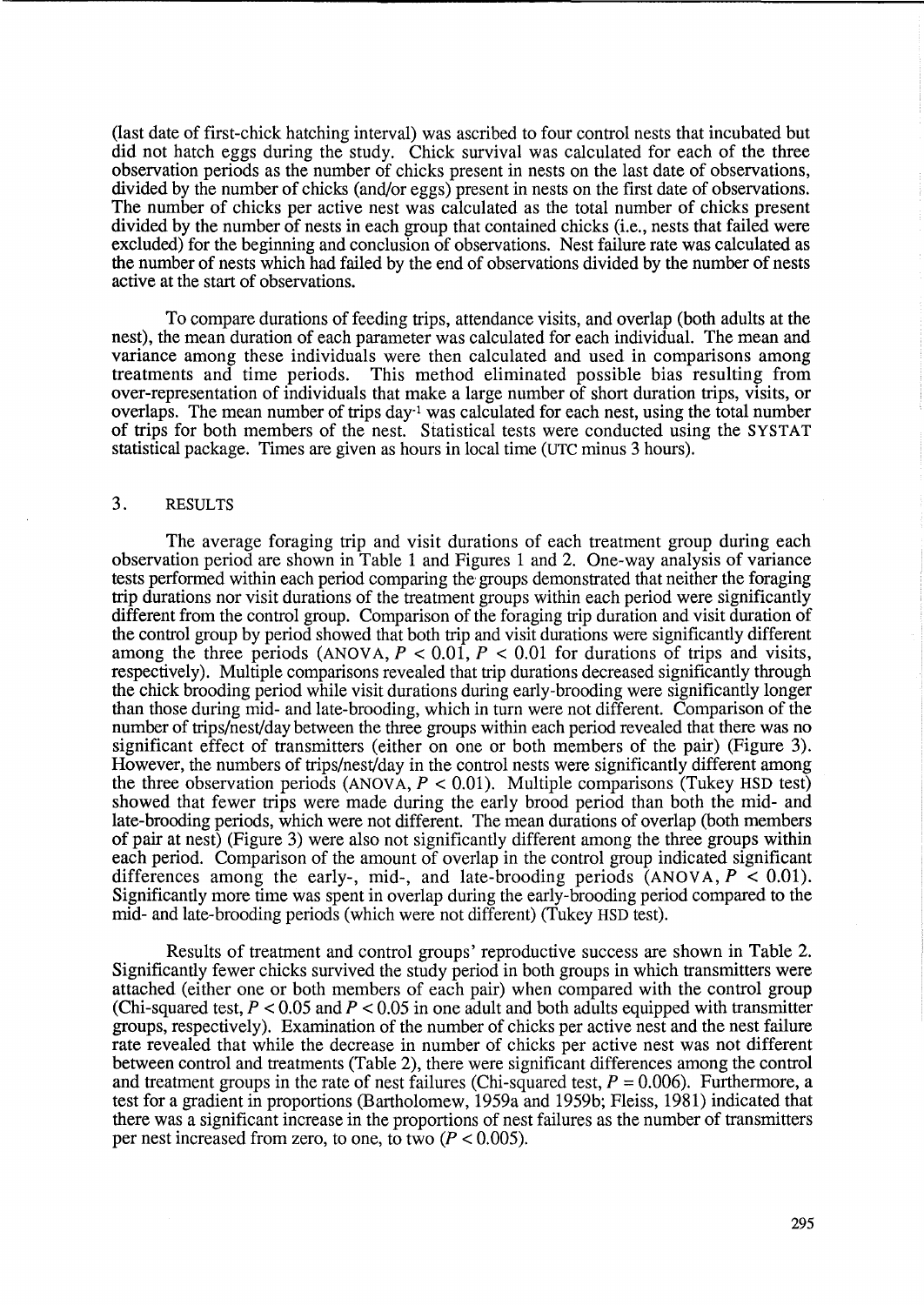Of the 12 nest failures in the control group, 50% occurred prior to 9 January; in the treatment groups, 91 % of the failures occurred prior to 10 January. Three of the 20 nests with one mate instrumented failed before the first nest check on 30 December (the instrumented birds could not be located visually, although one was regularly detected on the radio-telemetry data logger). A test for whether the proportion of early failures was significantly higher in the treatment groups (indicating a possible handling effect) has not yet been completed.

# 4. DISCUSSION

## 4.1 Durations of Foraging Trips, Visits, and Overlap

In contrast to the study of Croll, Osmek and Bengtson (in press), the radio transmitters attached to chinstrap penguins in the present study had no significant effect on foraging trip duration. This contrast may have resulted from: (i) differences in prey availability or environmental conditions that allowed the instrumented birds to forage more effectively in the present study than in the former study; or (ii) differences in the sizes of instruments used in the two studies. Comparisons of chick growth rates, fledging weights, and survival from hatching to creching on Seal Island indicated that overall conditions for rearing chicks during the brood period in 1990/91 were similar to those found during the 1989/90 season (Croll, Jansen and Bengtson, in press). Therefore, and because the transmitters used in 1990/91 were smaller than those used in 1989/90, we favour the latter explanation.

The transmitters used in 1990/91 had a frontal cross sectional area that was 40% of the frontal area used in 1989/90 (1.43 cm2 vs 3.5 cm2). Because hydrodynamic drag is directly proportional to frontal area (Vogel, 1981), the transmitters used in this study should have created much less drag in the water and therefore should have had less effect on swimming efficiency than the larger transmitters used previously. In addition, less epoxy was applied to the contour feathers when attaching the transmitters in 1990/91, which may have further reduced drag and/or other burdens caused by the instrument.

The radio transmitters used in a study of gentoo penguins (Williams and Rothery, 1990) were similar in size to those used in the study by Croll, Osmek and Bengtson (in press) (18 mm diameter by 80 mm length, 35 g, and 20 mm diameter by 55 mm length, 25 g, respectively). It is possible that the increase in foraging trip duration observed by Williams and Rothery (1990) between brooding and creching may have been due to the chronic effect of transmitter attachment rather than changes in foraging patterns. In order to properly evaluate the results of any study of this type, however, it is important to assess the effect of the instrument(s) deployed. We feel that the cross sectional area of the transmitters used in the present study may serve as a "maximum" guideline for future studies, because the effects on foraging behaviour observed for the larger transmitters by Croll, Osmek and Bengtson (in press) were not observed in the smaller transmitters.

Although neither the foraging trip durations nor the visit durations of either group equipped with transmitters were different from the control group, examination of Figures 1 and 2 shows that foraging trips appear to be slightly longer and visit durations slightly shorter in nests of birds equipped with transmitters. This leads to the question of whether the failure to detect statistically significant differences was due to a genuine lack of an instrument effect or to high inter-individual variability of trip/visit durations and to small sample sizes. Further analysis of the statistical power expected for the design of the present study may indicate whether the experiment would be worthwhile repeating with larger sample sizes.

## 4.2 Reproductive Success

Although no significant effects on foraging patterns were observed, the transmitters did affect reproductive success. It seems likely, therefore, that the instruments have an effect on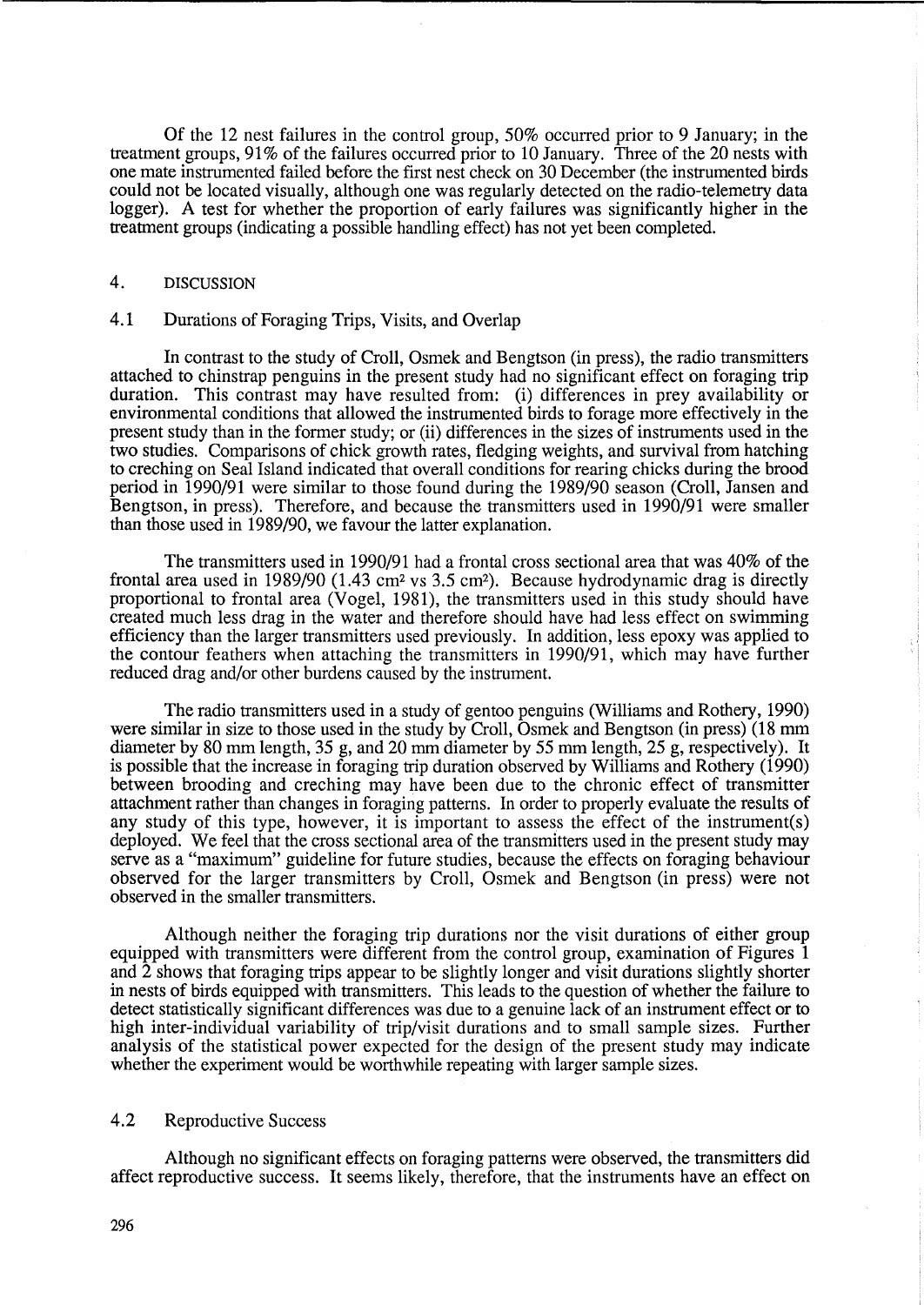some component of the process of providing chicks with food. Gales *et al.* (1990) made similar observations in a study of the foraging behaviour and instrument effects in the little penguin *(Eudyptula minor).* They found that although foraging trip duration was unaffected by instrument attachment, the efficiency of foraging was significantly decreased, as measured using water turnover. It is unclear, however, whether the effect observed in chinstrap penguins derives from some chronic effect on energetics and/or behaviour, or the handling and attachment process. Because penguins in the control group were not handled in the same manner as those in the instrumented groups, any chronic effect of carrying the transmitters would be confounded with any handling effects that may have occurred (e.g., Culik *et al.,*  1990). Further analyses of the dates of nest failure may indicate whether a significant handling effect was present in this study.

One of the recommendations of CEMP in adopting the use of transmitters in measuring foraging trip durations was that an assessment of the attachment of transmitters on one or both members of a pair should be undertaken (CCAMLR 1991). The results of this study demonstrate that, for the size of transmitter used in this study, there may be no difference between trip durations obtained by applying the transmitters to one or both members of nesting pairs. However, examination of Table 2 reveals that in all parameters of reproductive success that were measured, nests with both members instrumented fared worse than both the control group and the group with only one member instrumented. Several of the differences in those parameters were shown to be statistically significant. We therefore recommend using instruments on only one member of each nesting pair in studies utilising CEMP Standard Methods.

#### ACKNOWLEDGMENTS

We thank Mr. Yoshihisa Mori for field assistance on Seal Island. The officers and crews of the NOAA RV *Surveyor* and the MV *Society Explorer* are thanked for providing outstanding logistical support. The order of second and subsequent authors is alphabetical. This research was supported by the National Oceanic and Atmospheric Administration (NOAA) as part of its Antarctic Marine Living Resources (AMLR) Program.

#### **REFERENCES**

- BARTHOLOMEW, D.J. 1959a. A test of homogeneity for ordered alternatives. *Biometrika,*  46: 36-48.
- BARTHOLOMEW, DJ. 1959b. A test of homogeneity for ordered alternatives 11. *Biometrika,*  46: 328-335.
- CROLL, D.A., J.K. JANSEN, and J.L. BENGTSON. In press. Reproductive performance of chinstrap penguins on Seal Island, South Shetland Islands, Antarctica. *us Antarctic Journal.*
- CROLL, D.A., S.D. OSMEK, and J.L. BENGTSON. In press. An effect of instrument attachment on foraging trip duration in chinstrap penguins. *Condor.*
- CULIK, B., D. ADELUNG, and AJ. WOAKES. 1990. The effect of disturbance on the heart rate and behavior of Adelie penguins *(Pygoscelis adeliae)* during the breeding season. In: KERRY, K.H. and G. HEMPEL (Eds.). *Antarctic Ecosystems. Ecological Change and Conservation.* Berlin: Springer-Verlag.
- FLEISS, J.L. 1981. *Statistical Methods For Rates and Proportions.* New York: John Wiley and Sons. 321 pp.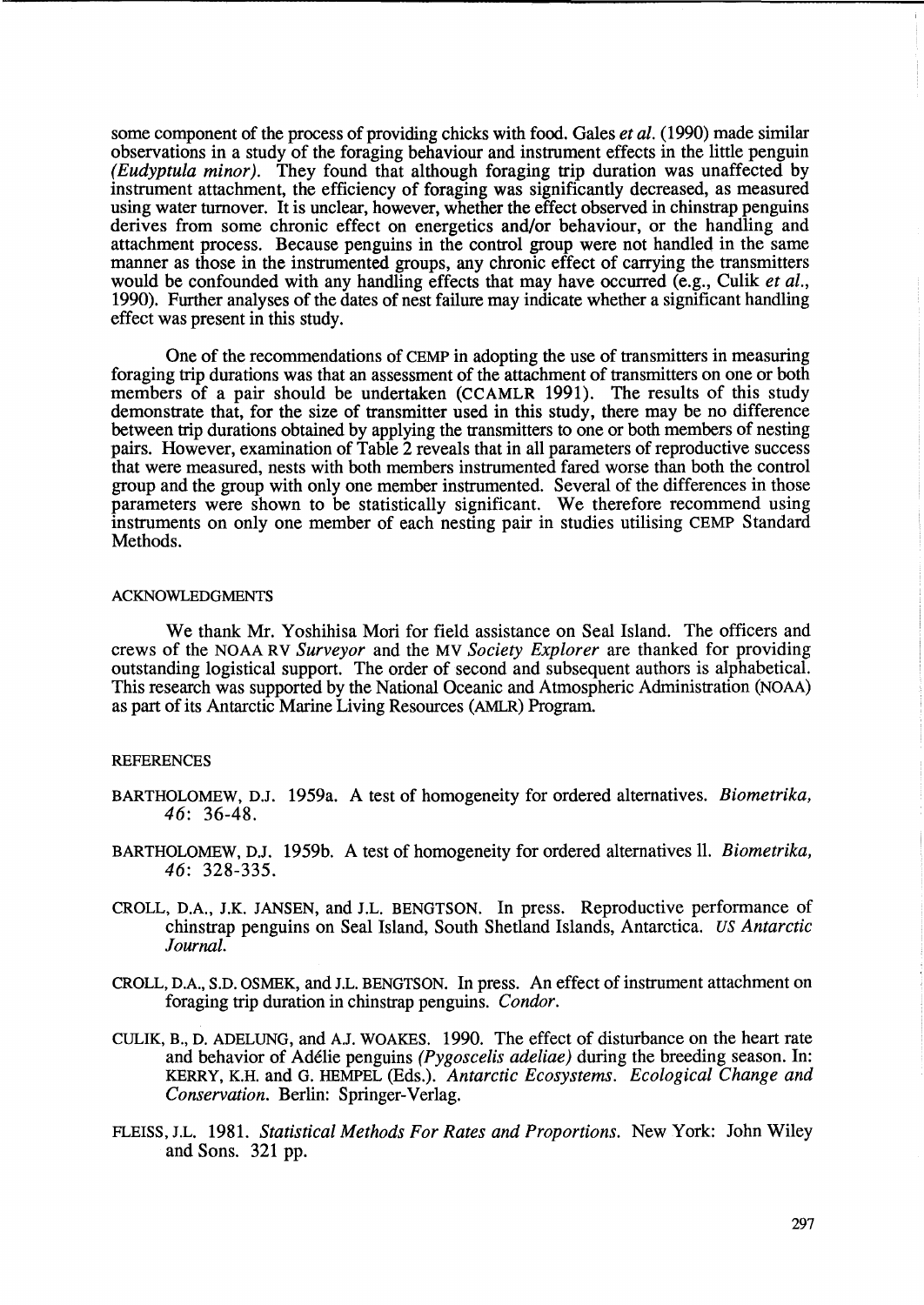- GALES, R., C. WILLIAMS, and D. RITZ. 1990. Foraging behavior of the little penguin, *Eudyptula minor:* Initial results and assessment of instrument effect. J. *Zool. Lond. 220: 61-85.*
- SC-CAMLR. 1991. *CCAMLR Ecosystem Monitoring Program: Standard Methods for Monitoring Studies.* Hobart, Australia: CCAMLR.
- VOGEL, S. 1981. *Life in Moving Fluids: The Physical Biology of Flow.* Boston: Willard Grant. 352 pp.
- WANLESS, *S.,* M.P. HARRIS, and *I.A.* MORRIS. 1988. The effect of radio transmitters on the behavior of Common Murres and Razorbills during chick rearing. *Condor 90:*  816-823.
- WILLIAMS, T.D. and P. ROTHERY. 1990. Factors affecting variation in foraging and activity patterns of gentoo penguins *(Pygoscelis papua)* during the breeding season at Bird Island, South Georgia. J. *Applied Ecology* 27: 1042-1054.
- WILSON, R.P., W.S. GRANT, and D.C. DUFFY. 1986. Recording devices on free-ranging marine animals: Does measurement affect foraging performance? *Ecology* 67: 1091 -1093.
- WILSON, R.P., N.R. CORIA, HJ. SPAIRANI, D. ADELUNG, and B. CULIK. 1989. Human-induced behavior in Ad6lie penguins *Pygoscelis adeliae. Pol. Bioi. 10: 77-80.*
- WILSON, R.P., HJ. SPAIRANI, N.R. CORIA, B.M. CULIK, and D. ADELUNG. 1990. Packages for attachment to seabirds: What color do Ad6lie penguins dislike least? *Wildl. Manage.*  54(3): 447-451.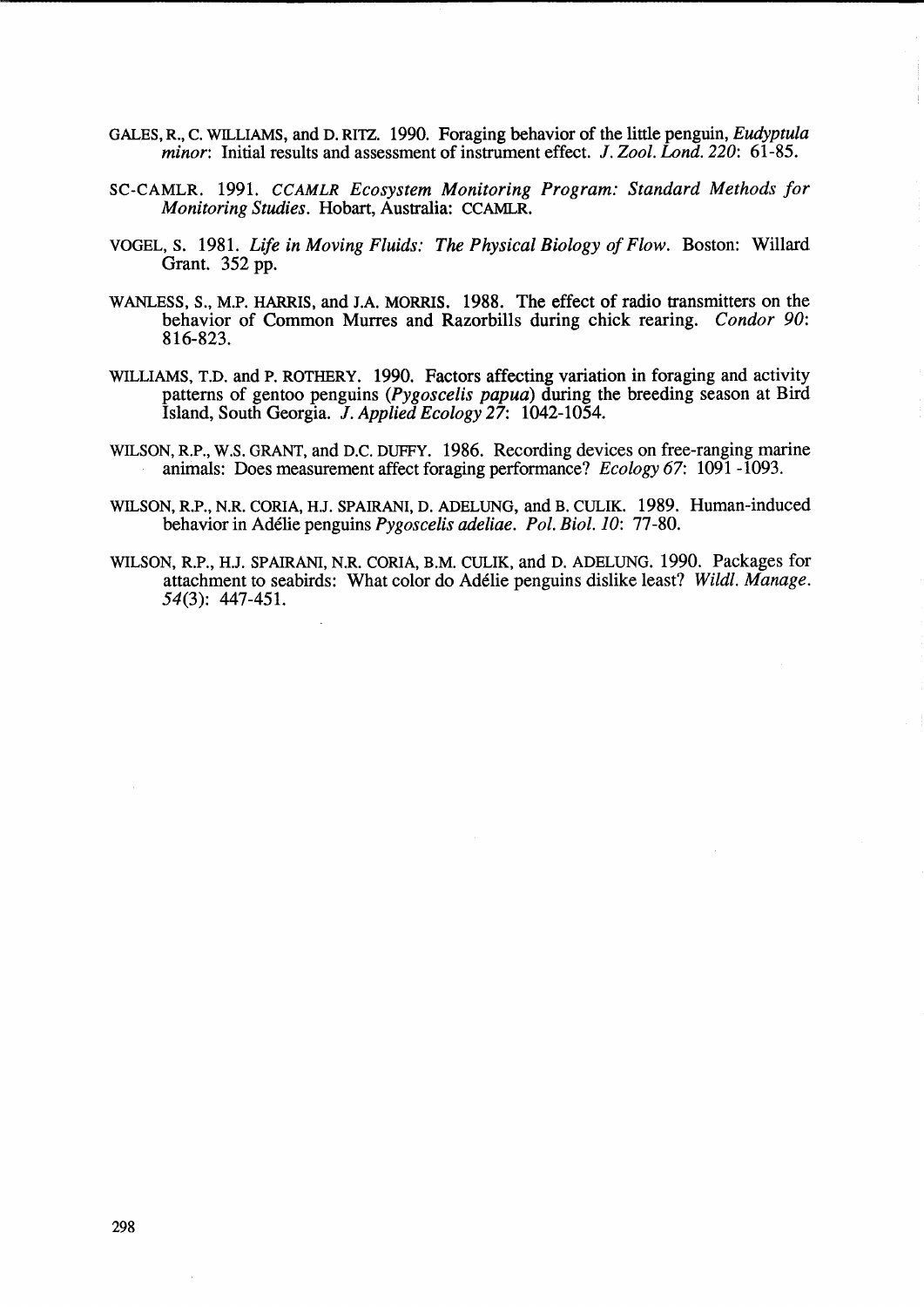Table 1: Mean foraging trip and visit durations, measured by visual observation during three periods, for chinstrap penguins instrumented with radio transmitters on Seal Island, South Shetland Islands, Antarctica during the 1990/91 breeding season. Values in parenthesis indicate standard deviation and the number of penguins from which statistics were derived.

|                    |           | One Member with Transmitter |                             |                                          |
|--------------------|-----------|-----------------------------|-----------------------------|------------------------------------------|
|                    | Control   | Bird with<br>Transmitter    | Bird without<br>Transmitter | <b>Both Members</b><br>with Transmitters |
| Early<br>Brooding: |           |                             |                             |                                          |
| Trip               | 13.4      | 14.7                        | 14.6                        | 17.1                                     |
|                    | (6.0, 99) | (4.7, 16)                   | (6.0, 16)                   | (9.6, 15)                                |
| Visit              | 20.7      | 20.8                        | 22.0                        | 17.5                                     |
|                    | (7.2, 97) | (6.3, 16)                   | (6.6, 16)                   | (6.1, 15)                                |
| Mid<br>Brooding:   |           |                             |                             |                                          |
| Trip               | 9.6       | 11.5                        | 9.1                         | 11.1                                     |
|                    | (2.7, 99) | (7.0, 10)                   | (2.7, 14)                   | (4.3, 12)                                |
| Visit              | 13.6      | 12.3                        | 17.0                        | 11.8                                     |
|                    | (3.5, 99) | (4.5, 11)                   | (5.5, 13)                   | (4.1, 12)                                |
| Late<br>Brooding:  |           |                             |                             |                                          |
| Trip               | 7.8       | 7.9                         | 7.6                         | 8.4                                      |
|                    | (2.2, 89) | (1.7, 6)                    | (1.1, 5)                    | (2.0, 11)                                |
| Visit              | 13.2      | 9.3                         | 14.3                        | 10.6                                     |
|                    | (5.6, 88) | (1.9, 5)                    | (5.7, 5)                    | (4.0, 11)                                |

Table 2: Chick survival, individual nest production, and nest failure for chinstrap penguins instrumented with radio transmitters on Seal Island, South Shetland Island, Antarctica during the 1990/91 breeding season.

|                                                 | Control                | Treatment                      |                                          |  |
|-------------------------------------------------|------------------------|--------------------------------|------------------------------------------|--|
|                                                 | (No Transmitter)       | One Member with<br>Transmitter | <b>Both Members</b><br>with Transmitters |  |
| <b>Chick Survival</b>                           | 76%                    | 57%                            | 47%                                      |  |
| Chicks/Nest:<br><b>Start</b><br>End<br>% Change | 1.74<br>1.43<br>$-18%$ | 1.4<br>1.23<br>$-12%$          | 1.70<br>1.33<br>$-22%$                   |  |
| <b>Nest Failure Rate</b>                        | 12%                    | 35%                            | 40%                                      |  |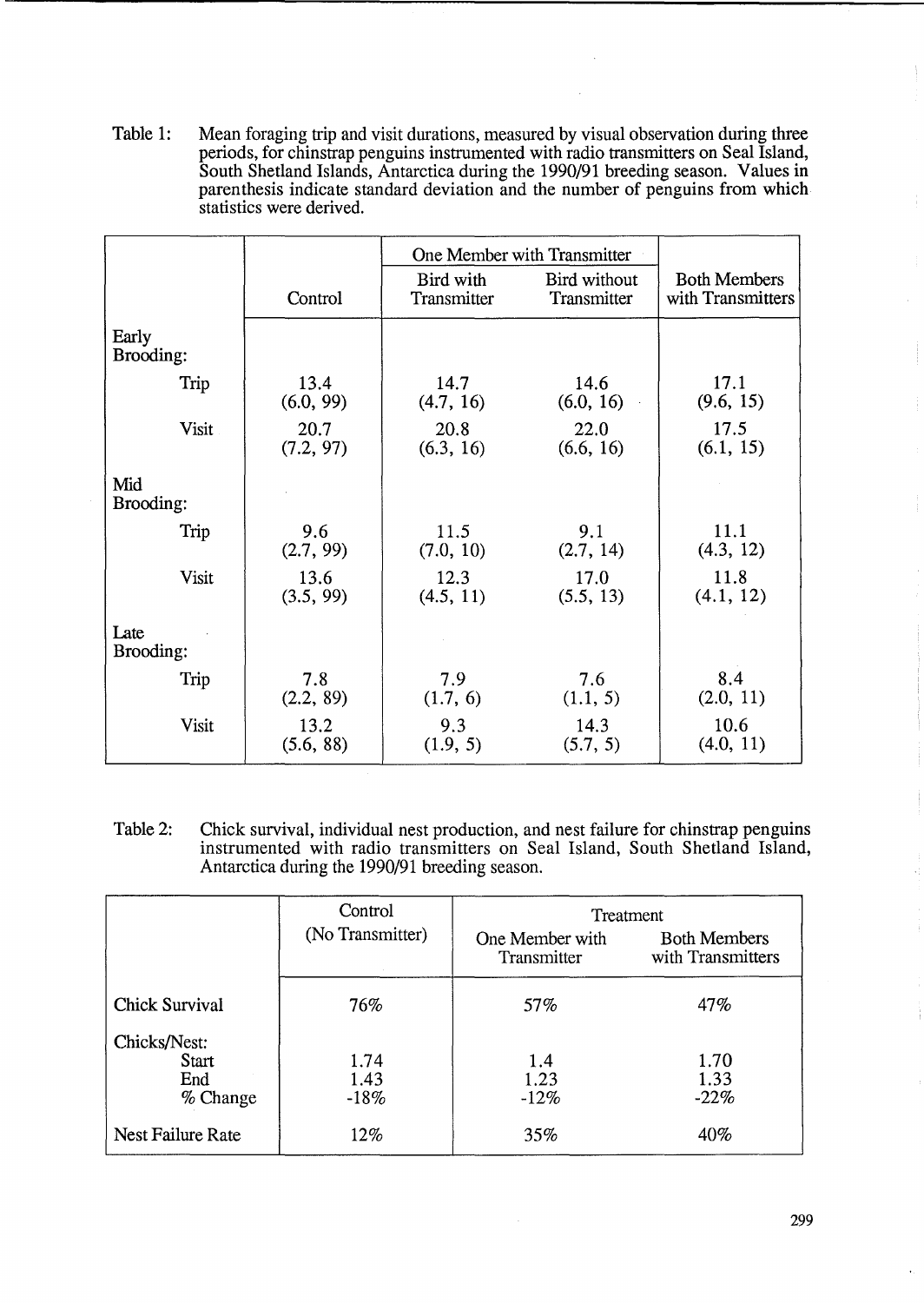

Figure 1: Mean foraging trip durations, measured by visual observations, of chinstrap penguins instrumented with radio transmitters on Seal Island, Antarctica, during the 1990/91 breeding season.



Figure 2: Mean visit durations, measured by visual observations, of chinstrap penguins instrumented with radio transmitters on Seal Island, South Shetland Islands, Antarctica, during the 1990/91 breeding season.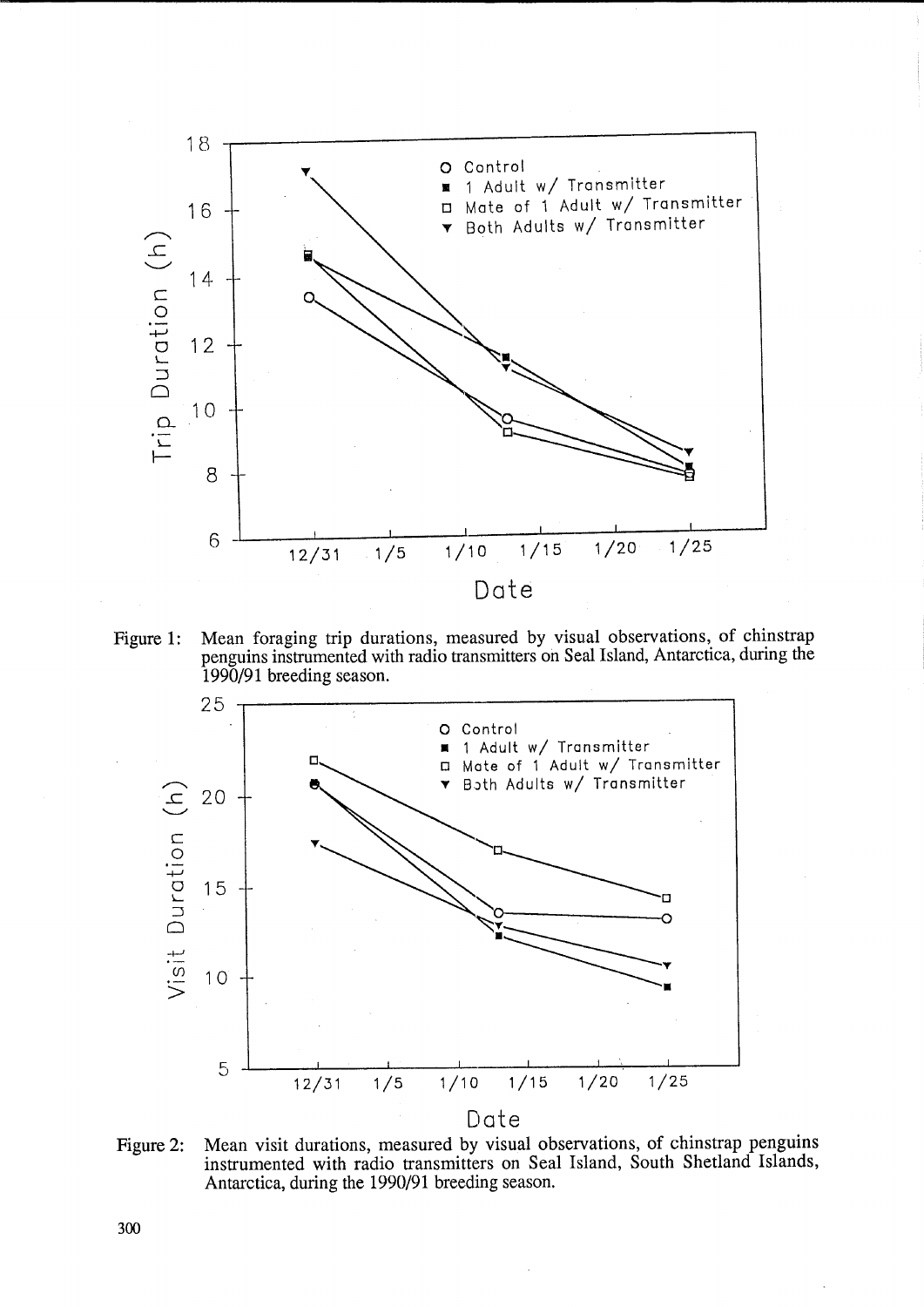

Mean number of trips/nest/day (solid lines) and overlap duration (dotted lines) as measured by visual observations on Seal Island, South Shetland Islands, Antarctica, during the 1990/91 breeding season. Figure 3: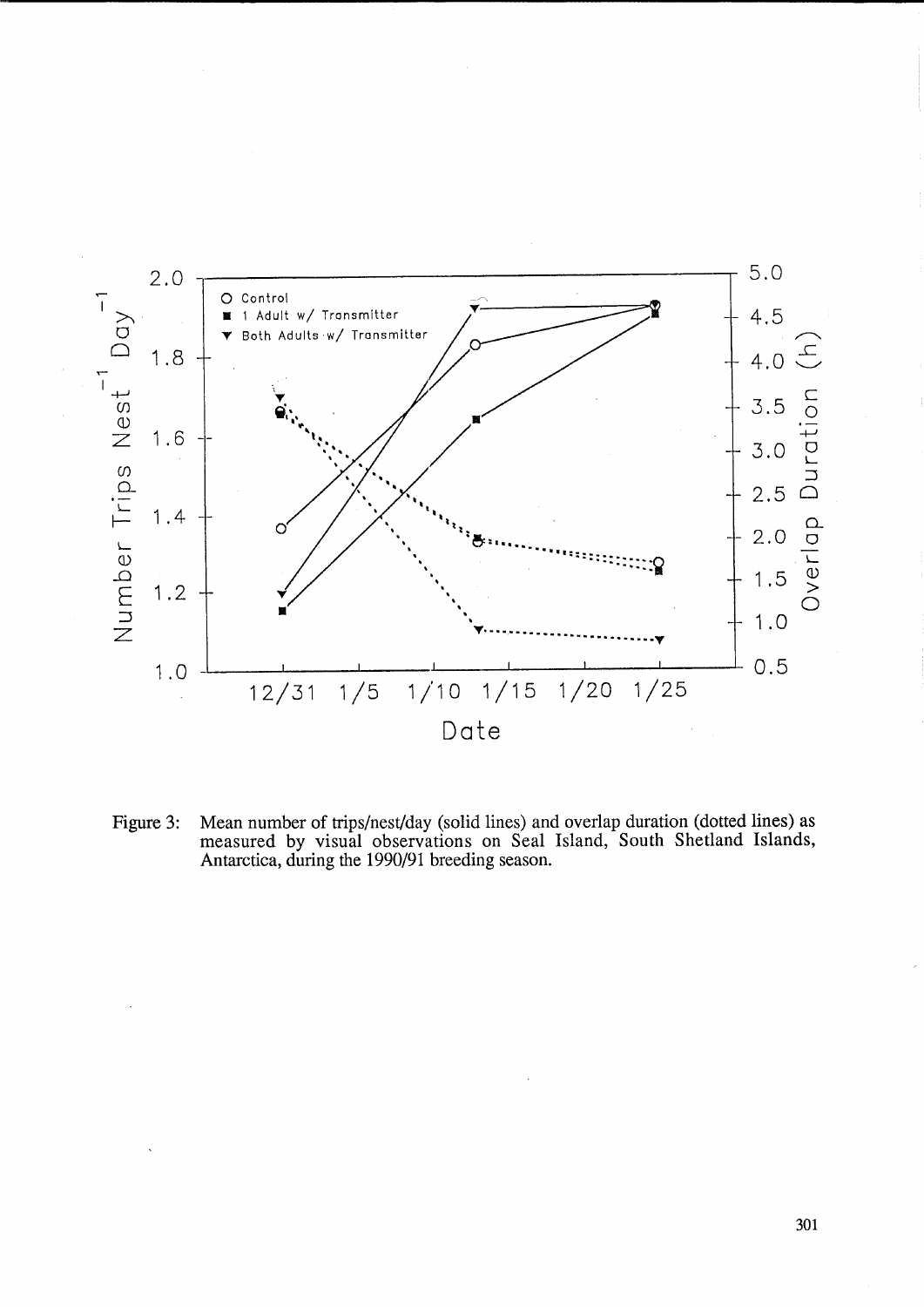#### Liste des tableaux

- Tableau 1: Durée moyenne des sorties alimentaires et des visites, mesurée par observation visuelle pendant trois périodes pour les manchots à jugulaires munis d'émetteurs radio sur l'île Seal, dans les îles Shetland du Sud, en Antarctique, pendant la saison de reproduction 1990/91. Les valeurs entre parenthèses indiquent l'écarttype et le nombre de manchots d'ou sont derivees les statistiques.
- Tableau 2: Survie des jeunes, production par nid, et échec des nids chez les manchots à jugulaires munis d'émetteurs radio sur l'île Seal, dans les îles Shetland du Sud, en Antarctique, pendant la saison de reproduction 1990/91.

#### Liste des figures

- Figure 1: Durée moyenne des sorties alimentaires, mesurée par observation visuelle, chez les manchots à jugulaires munis d'émetteurs radio sur l'île Seal, dans les îles Shetland du Sud, en Antarctique, pendant la saison de reproduction 1990/91.
- Figure 2: Durée moyenne des visites, mesurée par observation visuelle, chez les manchots it jugulaires munis d'emetteurs radio sur l'ile Seal, dans les iles Shetland du Sud, en Antarctique, pendant la saison de reproduction 1990/91.
- Figure 3: Nombre moyen des sorties/nid/jour (en traits continus) et durée des chevauchements (en pointillés) mesurés par observation visuelle sur l'île Seal, dans les Iles Shetland du Sud, en Antarctique, pendant la saison de reproduction 1990/91.

#### Список таблиц

- Таблица 1: Средняя продолжительность поиска пищи и пребывания у гнезда пингвинов чинстрап, оснащенных радиопередатчиками в период размножения 1990/91 г., измеренные методом визуального наблюдения в течение трех периодов, остров Сил, Южные IIIeT JIaH,l(CKHe oCTpoBa, AHTapKTHKa. BeJIHtIHHbI B cKo6Kax YKa3bIBaIOT на стандартное отклонение и количество пингвинов, по которым были получены статистические данные.
- Tаблица 2: Выживаемость птенцов, продуктивность отдельных гнезд и Неудачи кладок пингвинов чинстрап, оснащенных радиопередатчиками в период размножения 1990/91 г., остров Сил, Южные Шетландские острова.

#### Список рисунков

- Pисунок 1: Средняя продолжительность поиска пищи пингвинов чинстрап,<br>оснашенных ралиоперелатчиками в период размножения оснащенных радиопередатчиками в период 1990/91 г., измеренная методом визуального наблюдения, остров Сил, Южные Шетландские острова, Антарктика.
- Рисунок 2: Средняя продолжительность пребывания у гнезда пингвинов чинстрап, оснащенных радиопередатчиками в период размножения 1990/91 г., измеренная методом визуального наблюдения, остров Сил, Южные Шетландские острова, AHTapKTHKa.